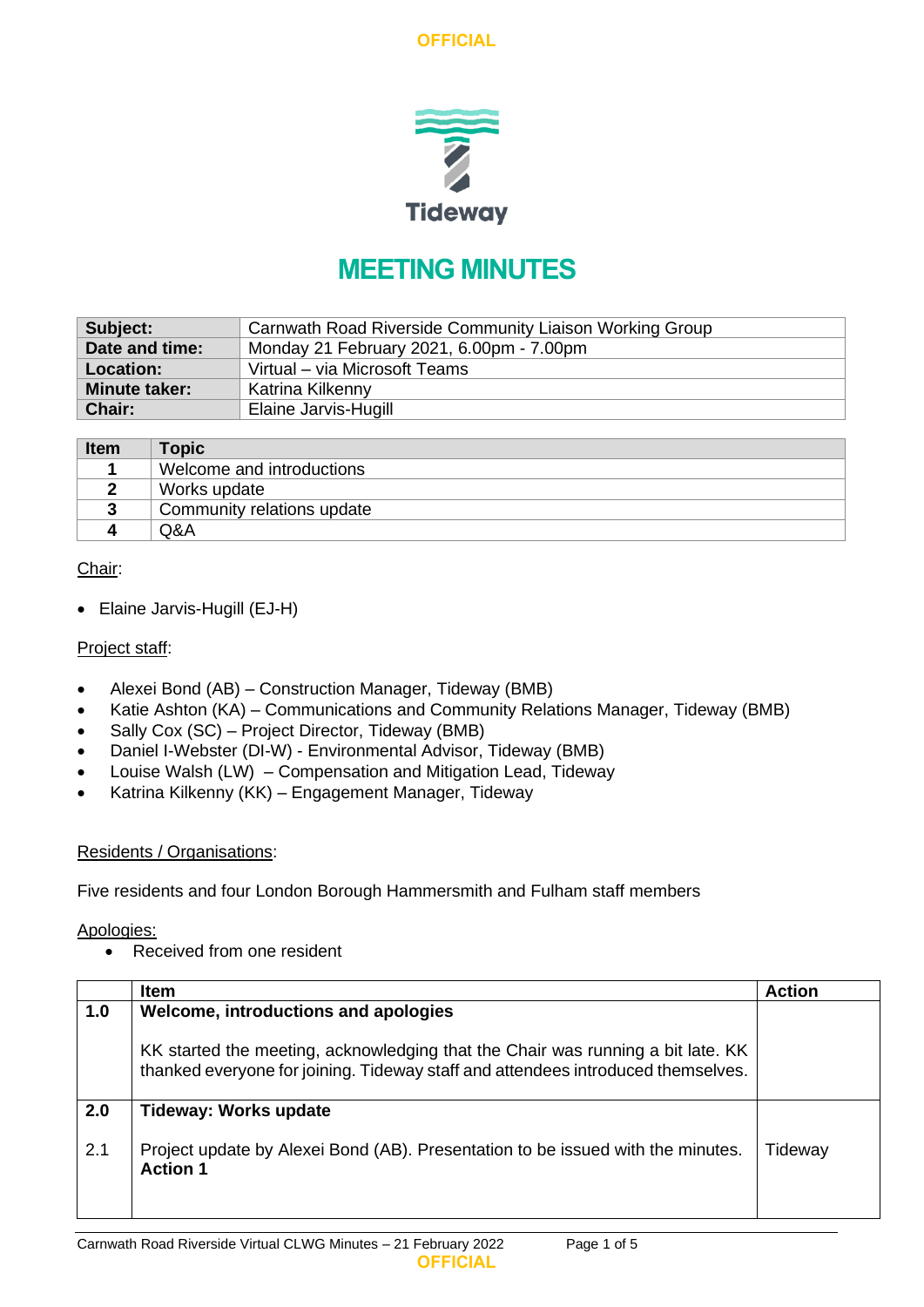| 2.2 | <b>Main Tunnel</b><br>2.5km of 7km secondary lining has been completed<br>Combined sewer overflow (CSO) tunnels at Hammersmith, Barn Elms<br>and Putney are ready for the final secondary lining connection to the<br>main tunnel. Should be reaching Hammersmith in about 5-6 weeks' time.                                                                                                                                                                                                                                                                                                                                                                                        |  |
|-----|------------------------------------------------------------------------------------------------------------------------------------------------------------------------------------------------------------------------------------------------------------------------------------------------------------------------------------------------------------------------------------------------------------------------------------------------------------------------------------------------------------------------------------------------------------------------------------------------------------------------------------------------------------------------------------|--|
| 2.3 | <b>Connection Tunnel</b><br>This is a short section of the tunnel going back towards Kirtling Street.<br>26 pours of 57 completed of the secondary lining<br>Images of large hydraulic shutter and waterproof lining included on Slide<br>six of presentation.                                                                                                                                                                                                                                                                                                                                                                                                                     |  |
| 2.4 | <b>Surface operations</b><br>Barges deliver sand and aggregate by river. Each delivery removes 75<br>lorries from the road<br>The majority of waste concrete is used to manufacture interlocking<br>blocks which will be used in future mass fill concrete.<br>Concrete batching plant is set up inside the acoustic shed.                                                                                                                                                                                                                                                                                                                                                         |  |
| 2.5 | <b>Current site layout</b><br>On slide eight of the presentation there is a diagram showing the current<br>site layout.<br>The road is at the top of the picture and the river is at the bottom.<br>$\overline{\phantom{a}}$<br>AB pointed out a small area being used for concrete waste and an area<br>used to offload aggregates from the barge. These aggregates are then<br>transported into the acoustic shed using a telehandler.<br>Inside the shed there is internal storage for waste concrete, which limits<br>how much needs to be taken outside the shed and allows the shed door<br>to be closed.                                                                    |  |
| 2.6 | <b>Programme of work</b><br>The main tunnelling element was finished in September 2020.<br>Connection tunnel was completed in 2021<br>Secondary lining was started in April 2021 and is expected to be<br>complete in September 2023.<br>Shaft works - February 2023 to September 2023<br>$\overline{\phantom{a}}$<br>Removal of the acoustic shed - August 2023 to September 2023<br>$\blacksquare$<br>Surface civil works - September 2023 to January 2024<br>$\blacksquare$<br>Landscaping works - January 2024 to April 2024<br>Site demobilisation - January 2024 to August 2024<br>System testing and commissioning continues until 2024, though minimal<br>on-site activity |  |
| 3.0 | Community relations update                                                                                                                                                                                                                                                                                                                                                                                                                                                                                                                                                                                                                                                         |  |
| 3.1 | KA presented complaints received since the last meeting, with a breakdown of<br>complaints per month.<br>Since the last meeting (March 2021), four general enquiries have been<br>received and 59 complaints<br>58 x noise<br>1 x lighting                                                                                                                                                                                                                                                                                                                                                                                                                                         |  |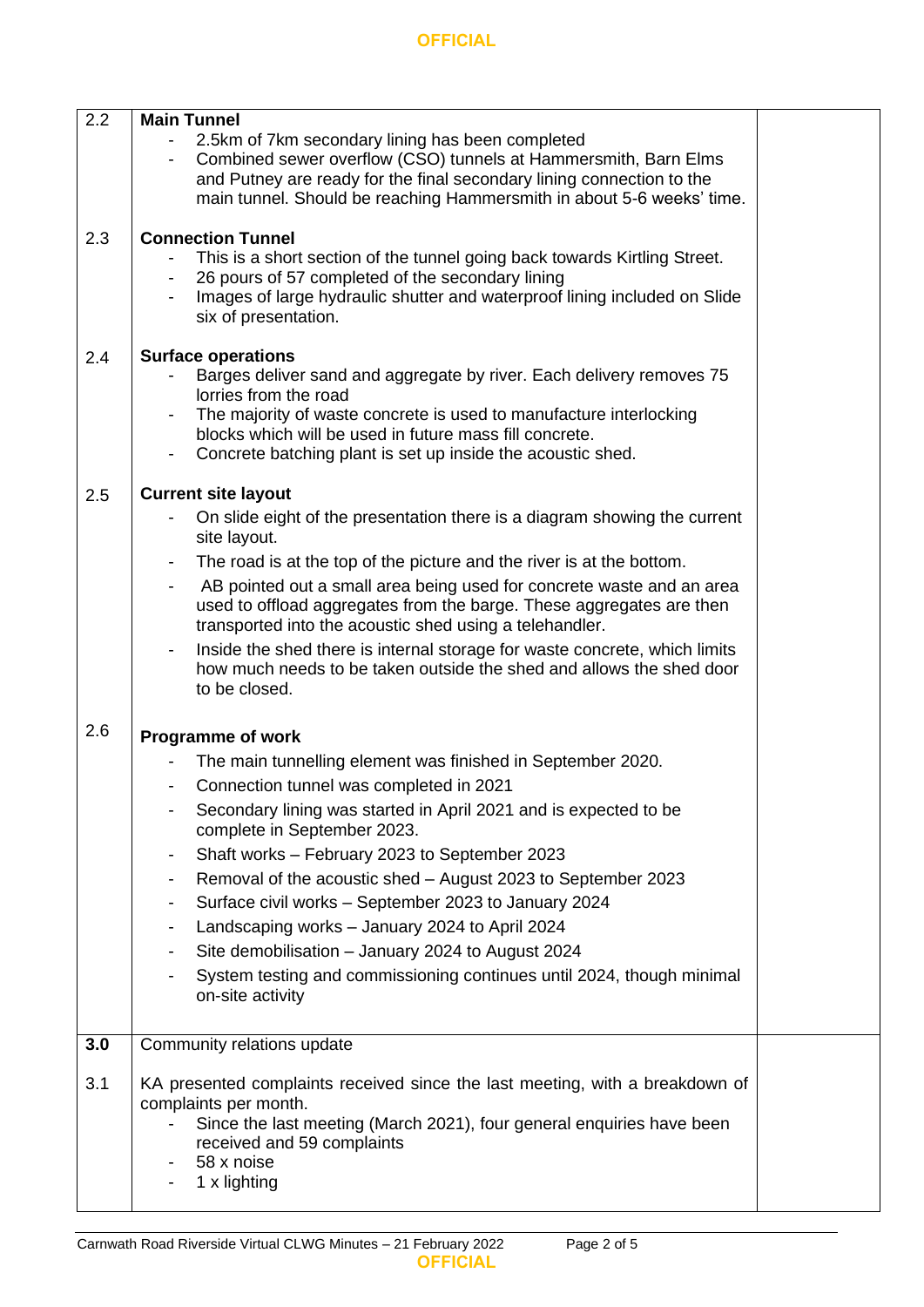### **OFFICIAL**

|     | KA notes that there was a slight spike in September 2021 when there was an<br>issue with the shed door.                                                                                                                                                                                                                                                                                                                                                                                                                                                                                                                                                                                                                                                                                               |  |  |  |
|-----|-------------------------------------------------------------------------------------------------------------------------------------------------------------------------------------------------------------------------------------------------------------------------------------------------------------------------------------------------------------------------------------------------------------------------------------------------------------------------------------------------------------------------------------------------------------------------------------------------------------------------------------------------------------------------------------------------------------------------------------------------------------------------------------------------------|--|--|--|
| 3.2 | <b>ICP cases:</b> LW presented a breakdown of ICP claims (West section of project<br>only)                                                                                                                                                                                                                                                                                                                                                                                                                                                                                                                                                                                                                                                                                                            |  |  |  |
|     | Since 2017:<br>170 claims have been submitted<br>52 of these have been rejected. 114 of these have been approved. Four<br>are pending                                                                                                                                                                                                                                                                                                                                                                                                                                                                                                                                                                                                                                                                 |  |  |  |
|     | Since the last CLWG in March 2021:<br>Two new claims have been submitted for Carnwath Road. Both have<br>been approved.                                                                                                                                                                                                                                                                                                                                                                                                                                                                                                                                                                                                                                                                               |  |  |  |
| 3.3 | How to make a claim if affected by Tideway's work (KA)<br>If anybody wishes to make a claim if they are affected by Tideway's work, they<br>can get advice from the following:<br>Independent Advisory Service (IAS) Helpline for independent advice - o<br>0800 917 8845 / info@tidewayias.co.uk<br>the Tideway Helpdesk 08000 30 80 80 or helpdesk@tideway.london                                                                                                                                                                                                                                                                                                                                                                                                                                   |  |  |  |
|     |                                                                                                                                                                                                                                                                                                                                                                                                                                                                                                                                                                                                                                                                                                                                                                                                       |  |  |  |
| 3.4 | <b>Community Investment (KA)</b><br>With the pandemic hopefully largely behind us we've had great<br>opportunity to get involved in more community project, and we are<br>further looking to increase our volunteering hours this year.<br>595 volunteering undertaken in 2021 - including support for STEM<br>activities and local community groups<br>Over £2,000 raised for Breast Cancer Care<br>Support for 26 work placement students<br>Please contact us if you are aware of an opportunity or community group<br>that we could possibly help                                                                                                                                                                                                                                                 |  |  |  |
| 4   | Q&A                                                                                                                                                                                                                                                                                                                                                                                                                                                                                                                                                                                                                                                                                                                                                                                                   |  |  |  |
| 4.1 | A resident asked about tug movements, mentioning that these movements had<br>started up again in the middle of the night. AB responded that the dates have<br>remained the same for secondary lining and have not changed over the last two<br>CLWG meetings. We are still averaging about three tugs a week at the moment.<br>KA added that a notification was sent out last summer when it was made clear<br>that there would be 3-4 tug movements a week due to secondary lining works,<br>and people were updated again at the last CLWG. We continue to have to utilise<br>both daily tides with movements possible 24hrs a day 7 days a week, and the<br>situation has not changed. Where possible. preference is given to using a<br>daytime tide; however it is not always possible to do so. |  |  |  |
| 4.2 | The resident raised Tideway's engagement with the tenants and the procedure<br>for receiving compensation. The resident said that there are many people who<br>should have been compensated in the past when pile driving was taking place,<br>and he does not feel that adequate respite has been given from Tideway. He<br>noted that the procedure to collect compensation seems to be a method of<br>suppression, yet he has heard that Tideway site workers have been told that<br>residents have been amply compensated. The resident also suggested that with                                                                                                                                                                                                                                  |  |  |  |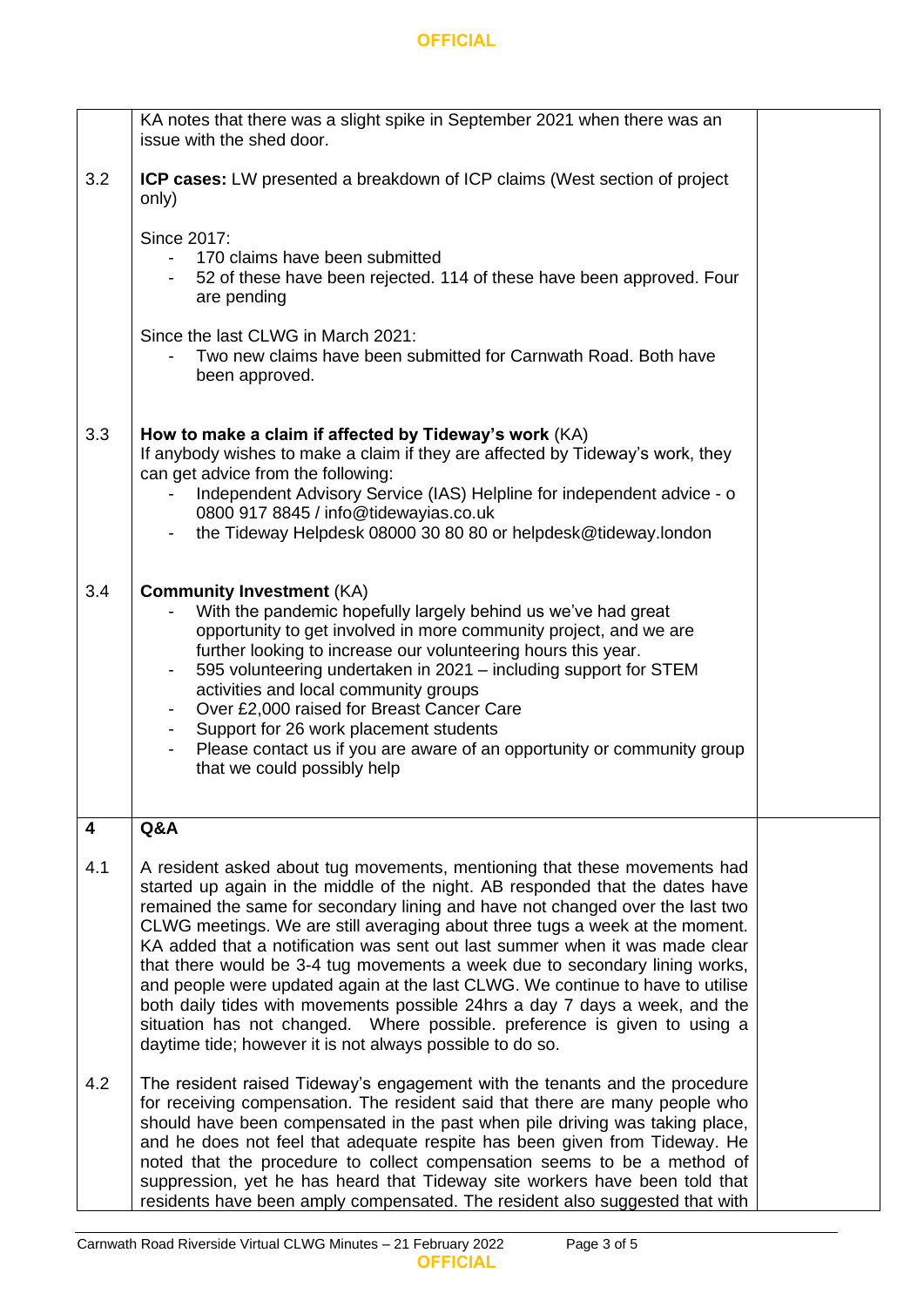|      | climate change forecasts and Thames Water admittance, the tunnel will not<br>eliminate all wastewater problems. The resident asked how he is going to be<br>compensated and made it clear that further physical and mental harm has<br>happened as a result of Tideway's engagement processes.                                                                                                                                                                                                                                                                              |         |
|------|-----------------------------------------------------------------------------------------------------------------------------------------------------------------------------------------------------------------------------------------------------------------------------------------------------------------------------------------------------------------------------------------------------------------------------------------------------------------------------------------------------------------------------------------------------------------------------|---------|
| 4.3  | LW responded that secondary glazing was offered to several apartments. If the<br>resident is still adversely affected, he is encouraged to carry on with the process<br>around secondary glazing installation. The resident said that secondary glazing<br>has been installed and said that he was also promised air filtration which has not<br>been installed.                                                                                                                                                                                                            |         |
| 4.4  | LW responded that the claims process has been proven to be highly effective for<br>a lot of our residents across the board. We have been able to get help for many<br>residents from across all our sites, since at least the beginning of 2016. We have<br>always tried to assist every step of the way when it comes to claims. LW noted<br>that this is the first time Tideway has heard from the resident recently regarding<br>any disruption or compensation.                                                                                                         |         |
| 4.5  | KK noted that the Chair has joined the meeting and EJ-H introduced herself.                                                                                                                                                                                                                                                                                                                                                                                                                                                                                                 |         |
| 4.6  | EJ-H responded to the resident that the claims process has a criteria that is the<br>same for everybody, noting that LW has done everything in her power for the<br>residents that live locally.                                                                                                                                                                                                                                                                                                                                                                            |         |
| 4.7  | The resident said that he has not received a single newsletter in the last 6 months.<br>KA confirmed that only three information sheets have been sent out since the last<br>CLWG, but she will follow up with previous updates by email. Action 2                                                                                                                                                                                                                                                                                                                          | Tideway |
| 4.8  | The resident asked when the river walk will be reinstated. AB responded that work<br>will start on this in January 2024 and will likely finish by April 2024. The resident<br>noted that this is a loss of amenity for a further two years.                                                                                                                                                                                                                                                                                                                                 |         |
| 4.9  | A resident enquired about landscaping works and what this involves. He also<br>asked whether there are any plans for the future of the site in terms of ownership.<br>AB said that he is not currently aware of any plans around the selling of the site.<br>SC noted that there is a model in the site office that shows what it will look like, if<br>the resident was interested in coming to see it to understand more. KA said that<br>she will email the resident to follow up on this. Action 3                                                                      | Tideway |
| 4.10 | A resident asked if he could be emailed the previous three CLWG minutes. KK<br>said that she will send these to him. Action 4                                                                                                                                                                                                                                                                                                                                                                                                                                               | Tideway |
| 4.11 | The resident asked what Tideway is proposing to do about his situation and what<br>he feels is a lack of engagement with residents, noting that the site is so close<br>that staff could just pop round in person. SC said that if the resident feels that a<br>meeting would help, please contact us. The resident noted that he is the Chair of<br>the Carnwath Tenants Action Group representing residents from a number of<br>blocks, and the group would indeed like a physical meeting. KA said that she will<br>follow up with the resident regarding this. Action 5 | Tideway |
| 4.12 | A resident noted that he has not received previous minutes. LW said that for his<br>building (Piper building) communication is handled via the concierge, but please<br>let Tideway know if that is not working. KA added that because we have been<br>focusing on secondary lining works for so long, there has not been much to update<br>on as it is a continuous activity, although three communications have been sent<br>out since the last CLWG.                                                                                                                     |         |